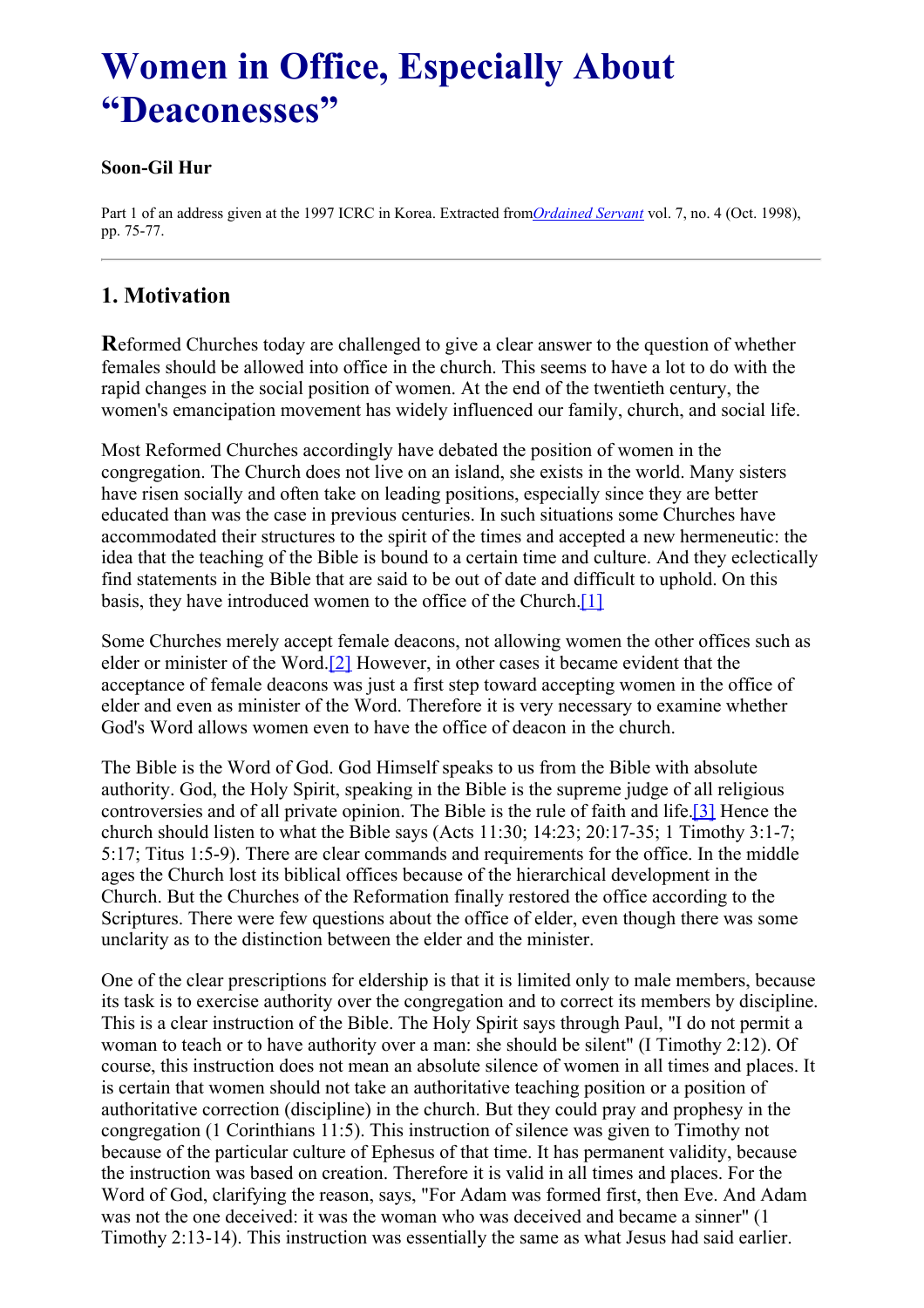When He was asked by some Pharisees, "Is it lawful for a man to divorce his wife for any and every reason?" He replied, referring to the ancient law of creation, "Haven't you read that at the beginning the Creator made them male and female, and said, "For this reason a man will leave his father and mother and be united to his wife, and the two will become one flesh' . . . Therefore what God has joined together, let man not separate" (Matthew 19:3-6). In the beginning God created man, male and female, in His image, and they were united in love ("bone of my bones and flesh of my flesh"). However, there was a differentiation in their respective roles: the male bears the responsibility of leading, and the female is to be his helpmate. The functioning of these different roles is necessary not only in matrimony, but also in congregational life. We conclude, then, that God's Word limits the office of elder to males.

## **2. The office of deacon not limited to the showing of Christian mercy**

The Bible does not speak as clearly about the office of deacon as it does about the eldership. There are only two places that clearly mention the deacon as an officer of the church: 1 Timothy 3:8-13 mentions the requirements for this office as it also does for the eldership; in addition, Philippians 1:1 places deacons next to bishops.

Owing to the paucity of evidence about the office of deacons in the Bible, many differing views have appeared in the history of the Church. Churches that maintain an episcopal system of church government have seen it as an office of the minister of the Word. In the Anglican Church, for example, "deacon" is used to indicate the minister.

What was the function of the deacon in the early Church? It is not described as clearly as the eldership. From 1 Timothy 3 it is clear that the deacon should meet almost the same requirements as the bishop, with the exception of the ability to teach. But it is not easy to determine clearly the function of the deacon. For a long time Reformed Churches have understood its task as showing Christian mercy and caring for the people's material need. Its origin is seen in the seven men in Acts 6, although they are never called deacons in that chapter.

However, a different view of these men has recently been presented in Reformed circles. It has been argued that the seven men cannot be related to today's office of deacon, but rather that they were ordained to ensure the proper functioning of congregational communion[.\[4\]](#page-0-0)

<span id="page-1-0"></span>Reformed scholars have often tried to base the ministry of mercy of the deacon office by referring to the threefold office of Christ. According to this view, diaconal ministry is related to the highpriestly office of Christ. Dr. H. Bavinck's remark is very pointed:

<span id="page-1-1"></span>"Through the teaching office He teaches, through the office of elder He leads, through the office of deacon He cares for His flock; and through all three He shows Himself to be our highest prophet, our eternal king, and our merciful high priest.["\[5\]](#page-0-0)

In accordance with this view of the offices, most Reformed Churches have long maintained the position that the task of the deacon is strictly limited to caring for people in need. In the many welfare states of this century, however, the necessity of diaconal ministry has gradually decreased and its work is no longer so closely related to that of showing mercy. As a result their field of ministry has broadened. Nevertheless, the task of the deacons in Reformed Churches has for the most part remained limited to the care of the needy.

However, the ministerial field of deacon is certainly broader than that of showing Christian mercy by caring for the needy. The word diakonoV means "servant," "helper," and it can be understood in a broader sense than giving material help for the needy in the church. Deacons can serve the Church by helping to improve the functioning of the communion of saints or by assisting the pastoral work of the minister or by looking after the congregational gathering on the Lord's Day. Therefore, it is not desirable to limit the diaconal service to the material care of the needy.